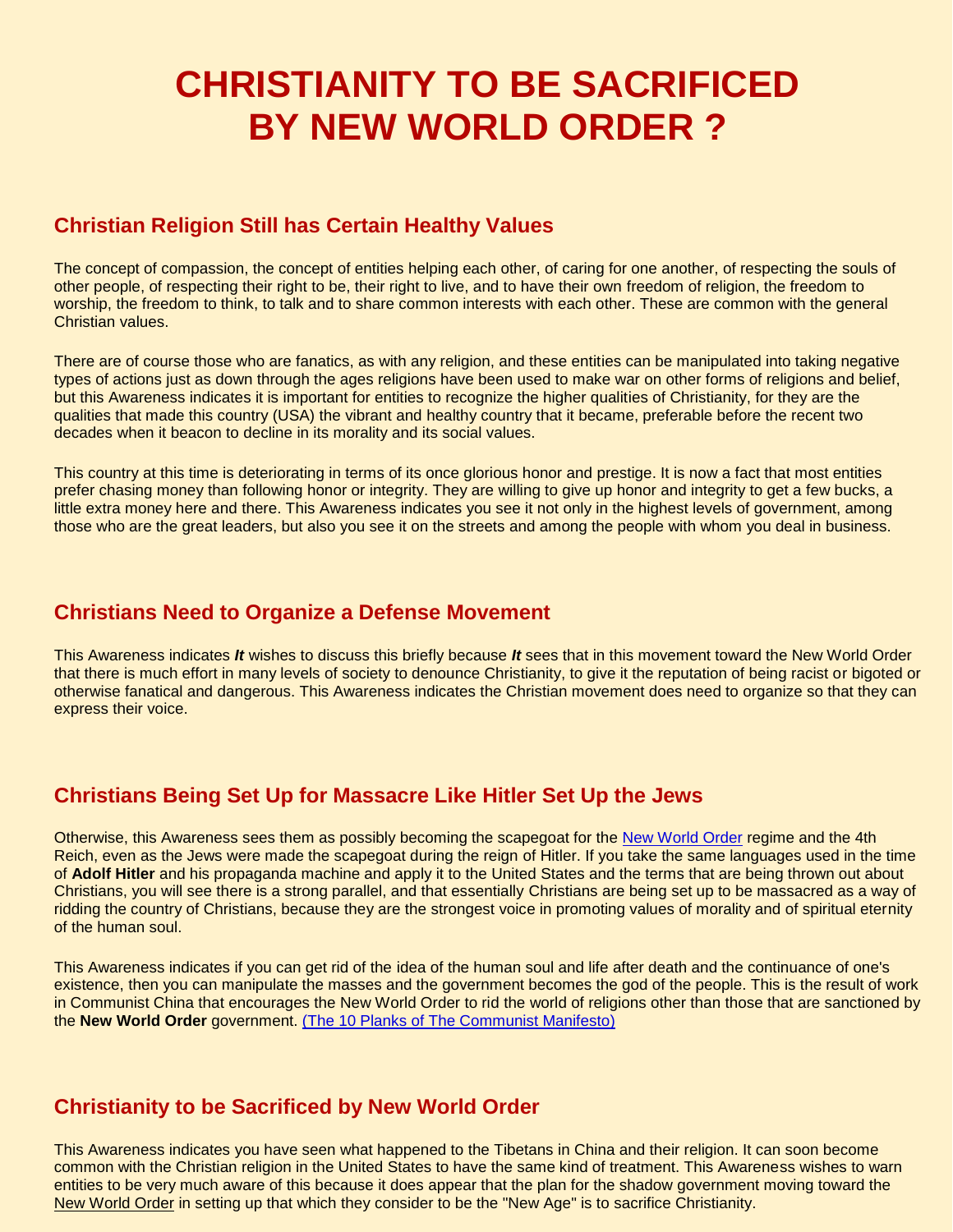# **The New World Order Satanists Plan a Blood Sacrifice**

This Awareness indicates that it is seen that the New World Order expects to sacrifice Christianity in order to bring about the change and movement into the New Age. The blood-letting is part of the ritual. This is satanic in nature, and the satanic energies require blood-letting, and it occurs either in wars, or in the case like this, the artificially created wars of internal strife.

Therefore, you can expect an attempt on the part of these planners to destroy the essence of Christianity, of anyone who claims to be Christian, and it is important for entities to understand that most Christians know this. Most Christians understand this is the game plan, and that is why many of them form militia groups. It is a self protection. It is because they know the plan of the Anti-Christ is to destroy them, to prevent them from continuing or to have their religion intact.

#### **The Hindu Cattle Worshipers are Symbolic of End of Taurus**

This Awareness indicates there is no reason why the Christians should be destroyed, anymore than it would have been necessarily to destroy cattle-worshipers among the Hindus. The cattle-worshippers are remnants of the Age of Taurus. The slaying of the bull at the ending of the Taurus Age simply was symbolic of the end of the age, and cattle worshippers are simply remnants of those who worshipped the golden calf, or the calf or bull of Taurus, during that age.

This Awareness indicates there is no reason why entities cannot continue to live in in the Age of Aquarius and still, have allegiance to the god of the Piscean Age, the Fisher of men; but it appears that those who are of the satanic inclination want a blood-sacrifice to usher in the New Age. This Awareness wishes to comment that they are **not** the ones who are bringing in the New Age.

The **Age of Aquarius** is simply a cycle that appears; it is not something that these entities can manipulate into existence. It is simply the movement of heavenly bodies through space that cause things to to occur and these movement of heavenly bodies lead to a timing and an energy flux that is called the Aquarian Age or time of the Aquarian Age, and it has nothing to do with Satanism, but the Satanists are trying to take control of the energies of God's cycles. This Awareness wishes entities to be aware that the New Age is not satanic. The Satanists are attempting to control the New Age.

#### **Satanists Could End Up in Sumeria**

This Awareness indicates they have no room for mercy, concern for the welfare of others; they would never put the welfare of others above self. They would always put the welfare of self above others. This Awareness indicates that they take pride in their ability to harm, to destroy, to be without mercy, and in so doing, they identify with Bael, with Satan. This Awareness indicates theirs is a sick world in terms of any socially redeeming values, and in fact, they, in many cases, are moving toward that which this Awareness has mentioned previously as entities who in rare, in very rare cases, become irredeemable, and spend eternity in that seething subconscious lake called **Sumeria**.

This Awareness indicates that this Sumeria as being but a place where the souls of some entities who are totally irredeemable never escape and never have complete remembrance of self, but are a confusion and a mixture of each other, as their souls dissolve partially, mingling and commingling with the souls of others like themselves to the point where they are but seething energies of confused subconscious feelings and memories; these of their own agonizing emotions, from activities in which they have indulged.

This Awareness indicates that this is the hell that await some entities who move into these irredeemable states; that the majority of entities and souls never reach such levels of being irredeemable, even entities of great cruelty, if they can find within themselves remorse for their harming of others, can be redeemed, but this philosophy, this satanic philosophy and the philosophy associated with Bael from whence the satanic philosophy is derived, is that which in itself can carry entities into those levels that make them irredeemable.

This Awareness indicates it is the only philosophy that can do so; that the other philosophies, other religions, other beliefs, even the Luciferian philosophies do not lead to this irredeemable situation.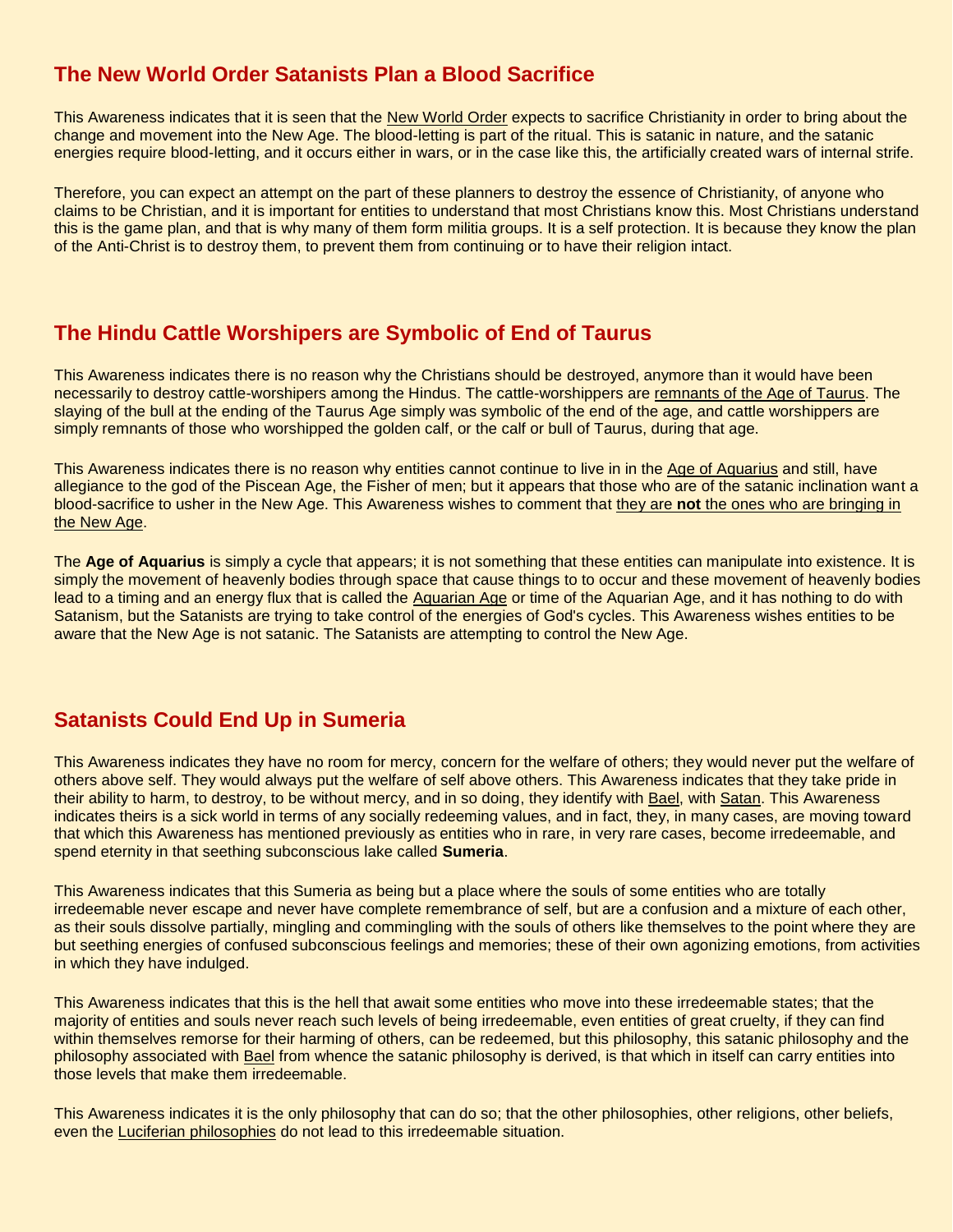# **Possible Tragedy for Christian Religion**

This Awareness indicates that the great danger that could cause tragedy for the Christian philosophy is in attempting to become too broad in labeling everything outside their own narrow belief as being satanic, and in doing so, create a backlash from those who are not satanic in such a manner that it causes the Christian religions to become ineffective and appear to be without proper restraints and discernment. This Awareness indicates that it could lead to violence between various Light groups and religious groups in a manner that would be most pleasing to the Satanists themselves.

This Awareness indicates that there are in fact, Satanists who infiltrate groups and will do what they can to stir up these conflicts between Light groups and religious groups. This Awareness reminds you that the Satanist groups have been around for thousands of years and are not easily exposed. This Awareness suggests however, that the times are changing, and if entities don't start pointing toward each other and labeling each other as Satanists just because they look somewhat different in terms of philosophy, the changes are that these Satanic groups will be brought into the Light, exposed before consciousness, so that they become ineffective in their work and can no longer carry on in their mischief.

This Awareness indicates that to be a Satanist, one has to be separated from Universal Consciousness, from other entities, so that in the final reckoning, the entity is alone; even fellow Satanists would betray each other, for their own purposes, for they have no conscience to tell them to feel merciful or to love each other, therefore, they look out for number one, and in the process of being separate, they in fact separate themselves, they become isolated in the power, for separateness gives a sense of identity, individuality and power, but in fact, it also leaves the entity totally alone, without support, and having absolutely no power whatsoever in reality, other than the illusion, which the entity may perceive for a short duration.

#### **For New Age Groups - Discernment Needed**

This Awareness indicates who seek power through separateness, through the rejection and hostility, cruelty or slaughter of others, are only isolating and separating themselves from any support that Universal Consciousness and the consciousness of others might offer. The only way these entities can redeem themselves is to come back, to rejoin, to seek forgiveness, to seek to belong to others and to Universal Consciousness; without this they are irredeemable.

This Awareness indicates that there are many highly spiritual New Age groups. There are very few Christian groups that understand what it means to be a New Age group. The term is so loosely used, without much definition in terms of an official agreed-upon clarity of meaning, and so anyone who has anything to do with spiritual groups that are not mainstream Christianity are called New Age and they tend to associate any New Age group with Satanism, when there is in fact no connection, but because they have heard about Satanism as being organized as some kind of group and cult.

#### **What "New Age" Really is About**

This Awareness indicates that there are entities who have spent lifetimes objectively working with such tools as palmistry, astrology, the Tarot, handwriting analyses, and there are many who are extremely good in the use of these tools, and because most entities cannot take the time, do not have interest, or haven't the skill to do as well, or they do not understand how these things can be, they either class them as superstition or fraud or as evil.

This Awareness indicates that in reference to the New Age, it has nothing to do with the trinkets, it has nothing to do with the crystals that are so commonly sold in New Age shops. All those crystals are just tolls that entities can focus on during meditations or they may serve as symbolism for healing purposes, just as Christians may use crosses, or other religious icons, but the crystals do not make the Aquarian Age, nor does channeling make the Aquarian Age, nor does the kind of metaphysical grouping and flowering and discussions of New Age mean that these entities are creating the New Age, nor does even the meditations or group meditations create the New Age. They contribute energies to it.

This Awareness indicates that it is the universal vibrations and the movement of planets, the movement of the sun in its sojourn through its orbit, through its orbit around Sirius in the Orion constellation and the variation that it meets in its movement that determines the Earth ages of approximately 2200 years each, and it is this movement into these new vibrations that trigger certain frequency reactions among the planets of the solar system so that the vibrations are altered on Earth and on the other planets in such a manner that it changes the consciousness of individuals on earth. It is this that is causing and bringing about the New Age.

#### **The Invisible Entities Who Really Run our (USA) Government**